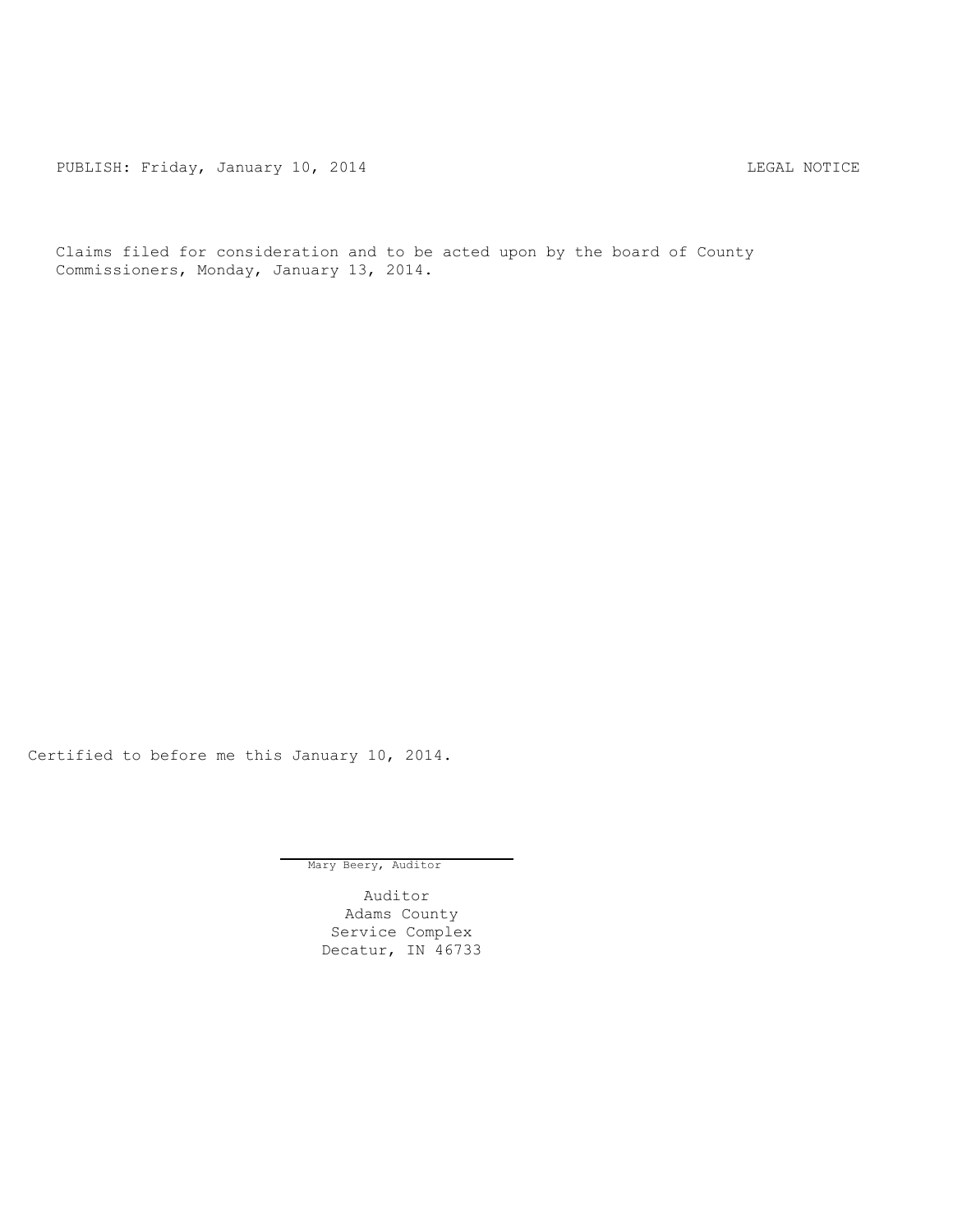

## **Claims Docket for Newspaper Adams County, Indiana**

## For Period: **12/17/2013** to **12/30/2013**

Date Claims to be Paid: **1/13/2014**

*313 W. Jefferson St. Decatur, IN 46733 (219) 724-2600*

| <b>Vendor</b>                            | <b>Amount</b> | <b>Vendor</b>                         | <u>Amount</u> |
|------------------------------------------|---------------|---------------------------------------|---------------|
| Adams County Council On Aging, Inc.      | 2,125.00      | Adams Memorial Hospital               | 31,444.41     |
| <b>Adams County Treasurer</b>            | 20,981.73     | Indiana Michigan Power                | 247.33        |
| American Planning Associa                | 203.00        | Baker And Sons Plumbing &             | 218.62        |
| Berne Ready Mix                          | 359.58        | <b>Charles Bowers</b>                 | 2,333.33      |
| Chet's Pest Control                      | 30.00         | Cintas Location #338                  | 45.00         |
| City Of Decatur                          | 93.86         | Complete Printing Service             | 137.00        |
| Decatur Chamber Of Commerce              | 175.00        | Decatur Daily Democrat                | 151.97        |
| Decatur Postmaster                       | 6.00          | Downing & Glancy Funeral Home         | 1,000.00      |
| Duane Kiess                              | 100.00        | Erie Haven                            | 97.60         |
| Everett Refrigeration & E                | 132.76        | Gordon Food Service                   | 1,420.28      |
| Haggard-Sefton & Hirschy Funeral Home    | 600.00        | Ind. Assoc. Of Building O             | 40.00         |
| The Janitors Supply Company, Inc.        | 128.31        | Joe Spaulding                         | 52.80         |
| K-Mart                                   | 109.54        | Manatron Inc.                         | 20,553.50     |
| Mark S. Gresla, MD                       | 420.25        | Nipsco                                | 3,899.56      |
| Piqua Repair Inc.                        | 425.00        | Portland Motor Parts, Inc             | 821.71        |
| <b>Quill Corporation</b>                 | 236.28        | Ronnie L. Smitley                     | 100.00        |
| Roto-Rooter                              | 200.00        | Teryl R. Smith                        | 22.44         |
| Print Shop                               | 202.31        | Tractor Supply Credit Plan            | 62.23         |
| Underground Pipe & Valve,                | 2,214.80      | Wal-Mart / GEMB                       | 125.46        |
| Witham Toxicology Laboratory             | 276.00        | Zwick And Jahn Funeral Home           | 600.00        |
| Swiss City Veterinary Clinic             | 11.00         | Paul Norr                             | 50.00         |
| Mary Baker                               | 50.00         | Jay County REMC                       | 157.70        |
| Assoc. of IN Prosecuting Attorneys, Inc. | 1,400.00      | Athentic, Inc.                        | 12.50         |
| Cargill, Inc.                            | 3,774.88      | Indiana Farm Bureau                   | 33.50         |
| <b>Adams County Historical Society</b>   | 3,600.00      | Chad W. Sprunger                      | 954.77        |
| Tom Magnan/Special Needs                 | 466.04        | Kristina Nichols                      | 6.00          |
| Harvest Land Co-op                       | 25,903.63     | Wal-Mart                              | 38.02         |
| Adams County Truck Repair, Inc.          | 1,347.22      | Advanced Imaging Solutions, Inc.      | 37.65         |
| <b>Adams County Sheriff's Department</b> | 197.00        | Indiana County Surveyor's Association | 50.00         |
| Michael G. Werling                       | 506.25        | 101 Auto Collision, Inc.              | 1,435.58      |
| Ian Gilbert                              | 23.44         | Randy Colclasure                      | 50.00         |
| Harris Computer Systems                  | 11,563.77     | <b>ESRI</b>                           | 35,000.00     |
| Larry Weaver                             | 35.20         | <b>GIS Product Solutions</b>          | 3,982.50      |
| Bi-County Services, Inc                  | 3,276.00      | Mark Mitchel / Petty Cash             | 9.04          |
| Deborah A. Schantz                       | 179.85        | Extinguisher Co. No. 1                | 114.68        |
| Verizon Wireless                         | 2,179.39      | <b>Stationair's Express</b>           | 217.19        |
| <b>Schneider Corporation</b>             | 1,250.00      | CDW Government, Inc.                  | 75.42         |
| Elizabeth Strahm                         | 500.00        | Marco Developments, LLC               | 1,537.61      |
| LBH Chemical & Industrial                | 145.24        | Office Depot                          | 64.78         |
| Decatur Ace Hardware                     | 173.22        | WM Imaging Solutions, Inc.            | 30.00         |
| Association of Indiana Counties          | 2,744.70      | Marjorie Azzara-Lister                | 22.44         |
| Jerry Hirschy                            | 500.00        | Phil Eicher                           | 50.00         |
| Centurylink Communications               | 3.00          | Global GOV/ED Solutions Inc.          | 328.92        |
| Anna Steiner                             | 50.00         | Bleeke Electric, LLC                  | 4,285.20      |
| Central Customer Charges                 | 314.31        | Ebberts Seed and Chemical             | 47.80         |
| GE Capital Information Technology Soluti | 6,695.48      | Alicia Bates                          | 212.50        |
| Best One Tire & Service                  | 302.38        | Mediacom                              | 82.44         |
| Troyer Brothers, Inc.                    | 40.00         | CenturyLink                           | 62.92         |
|                                          |               |                                       |               |

Submitted to The State Board of Accounts for Approval Page 1 of 2 1/11/2014